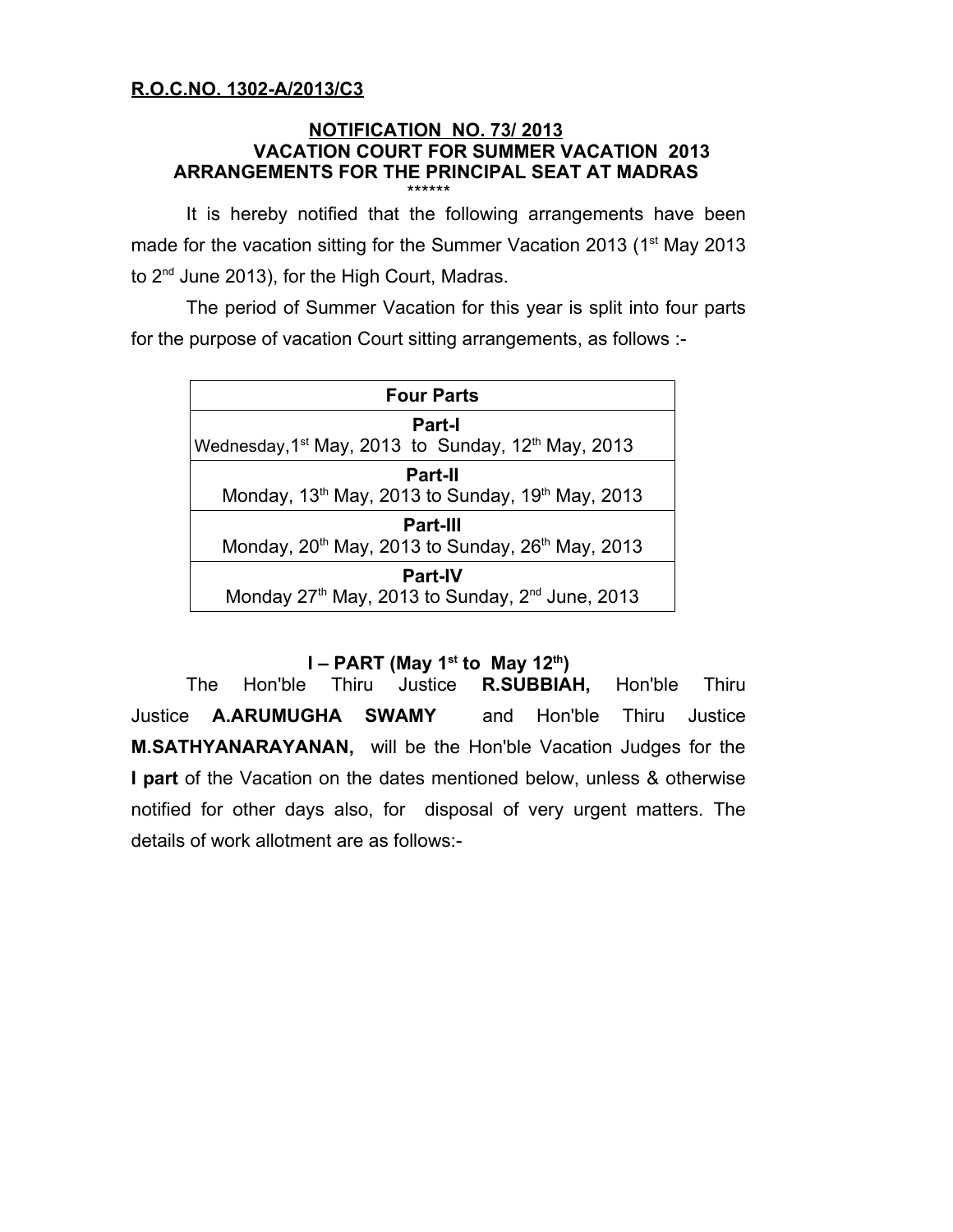| Date of<br><b>Sitting</b>                      | <b>Hon'ble Judges</b> |                                                               | <b>Subjects</b>                                                                                                                                                                                                                                          |
|------------------------------------------------|-----------------------|---------------------------------------------------------------|----------------------------------------------------------------------------------------------------------------------------------------------------------------------------------------------------------------------------------------------------------|
| 03.05.2013,<br>08.05.2013<br>and<br>09.05.2013 | 1.                    | Hon'ble Thiru Justice<br><b>R.SUBBIAH</b>                     | <b>All Division Bench Matters</b>                                                                                                                                                                                                                        |
|                                                |                       | and Hon'ble Thiru<br>Justice                                  |                                                                                                                                                                                                                                                          |
|                                                |                       | <b>A.ARUMUGHA</b><br><b>SWAMY</b>                             |                                                                                                                                                                                                                                                          |
|                                                | 2.                    | Hon'ble Thiru Justice<br><b>R.SUBBIAH</b>                     | After Division Bench work -<br>Writ Petition - Gen. Misc., Tax,<br>MV, MV Tax, Education, Mines<br>& Minerals, Industries, EB,<br>Land Acq. and Local Authority.                                                                                         |
|                                                | 3.                    | Hon'ble Thiru Justice<br><b>M.SATHYANARAYAN</b><br>AN         | All Single Bench Criminal Side<br><b>Matters</b>                                                                                                                                                                                                         |
|                                                |                       | 4. Hon'ble Thiru Justice<br><b>A.ARUMUGHA</b><br><b>SWAMY</b> | After Division Bench work -<br>Writ Petition - Labour, Service,<br>Customs & Central Excise,<br>Cinema, Prohibition & Excise,<br>Forest, ULC, Land Reforms,<br>Land Tenancy, APM, Co-op.<br>Society and Appellate Side &<br><b>Original Side matters</b> |

# <u>**II PART (May 13<sup>th</sup> to May 19<sup>th</sup>)</u></u>**

The Hon'ble Thiru Justice **M.VENUGOPAL** Hon'ble Thiru Justice **N.KIRUBAKARAN** and Hon'ble Thiru Justice **C.S.KARNAN,** will be the Hon'ble Vacation Judges for the **II part** of the Vacation on the dates mentioned below, unless and otherwise notified for other days also, for disposal of very urgent matters. The details of work allotment are as follows:-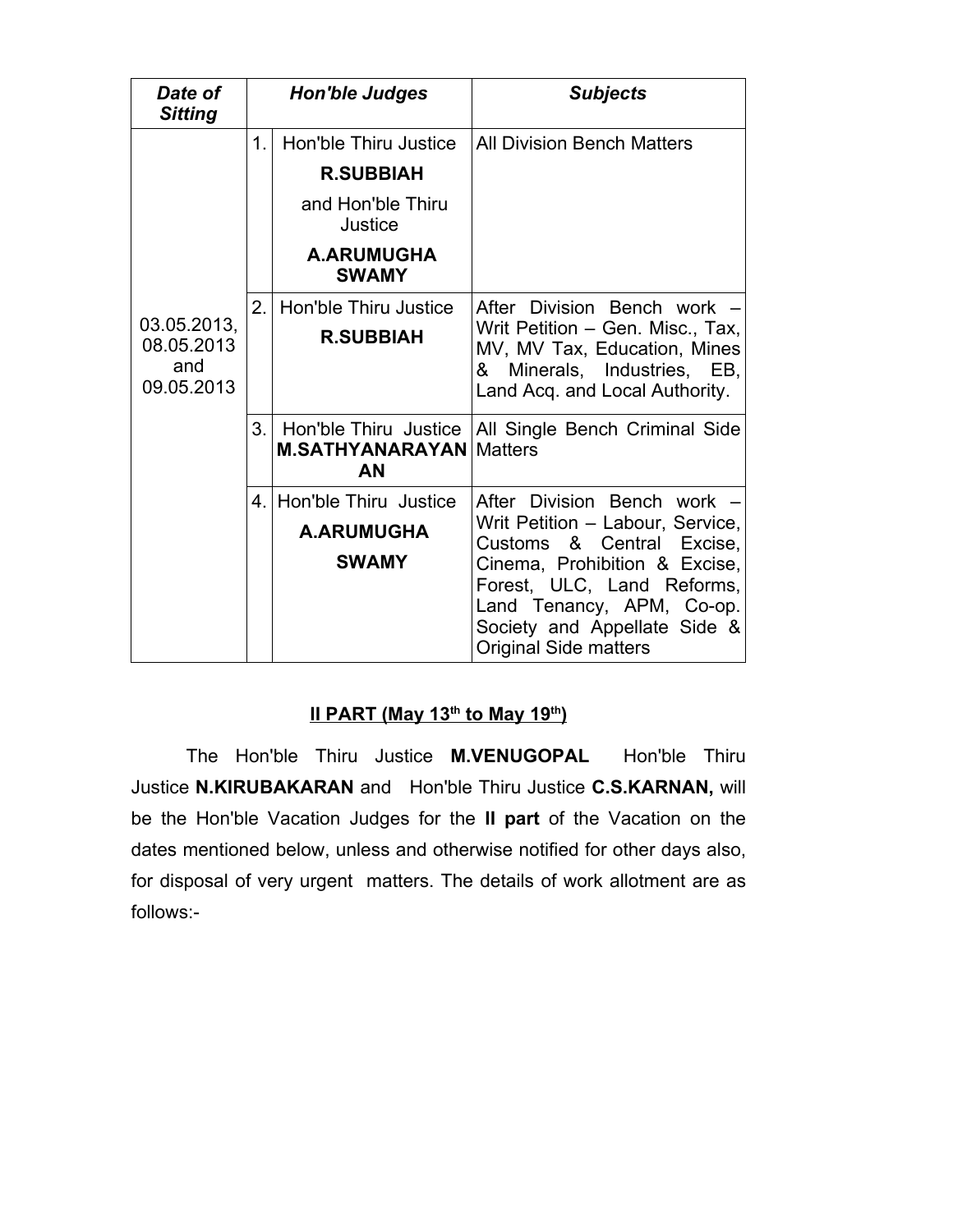| Date of<br><b>Sitting</b>       | <b>Hon'ble Judges</b> |                                                       | <b>Subjects</b>                                                                                                                                                                                                                                               |
|---------------------------------|-----------------------|-------------------------------------------------------|---------------------------------------------------------------------------------------------------------------------------------------------------------------------------------------------------------------------------------------------------------------|
|                                 | 1 <sub>1</sub>        | Hon'ble Thiru<br>Justice<br><b>M.VENUGOPAL</b><br>and | <b>All Division Bench Matters</b>                                                                                                                                                                                                                             |
| 15.05.2013<br>and<br>16.05.2013 |                       | Hon'ble Thiru<br>Justice<br><b>N.KIRUBAKARAN</b>      |                                                                                                                                                                                                                                                               |
|                                 | 2.                    | Hon'ble Thiru<br>Justice<br><b>M.VENUGOPAL</b>        | After Division Bench work - Writ<br>Petition - Gen. Misc., Tax, MV, MV<br>Tax, Education, Mines & Minerals,<br>Industries, EB, Land Acq. and<br>Local Authority.                                                                                              |
|                                 | 3.                    | Hon'ble Thiru<br>Justice<br><b>C.S.KARNAN</b>         | All Single Bench Criminal Side<br><b>Matters</b>                                                                                                                                                                                                              |
|                                 | 4                     | Hon'ble Thiru<br>Justice<br><b>N.KIRUBAKARAN</b>      | After Division Bench work - Writ<br>Petition<br>Labour,<br>Service,<br>Customs &<br>Central<br>Excise,<br>Cinema, Prohibition &<br>Excise,<br>Forest, ULC, Land Reforms, Land<br>Tenancy, APM, Co-op Society and<br>Appellate Side & Original Side<br>matters |

#### $III - PART$  (May 20<sup>th</sup> to May 26<sup>th</sup>)

The Hon'ble Thiru Justice **B.RAJENDRAN** Hon'ble Thiru Justice **K.RAVICHANDRA BAABU** and Hon'ble Selvi Justice **K.B.K.VASUKI**, will be the Hon'ble Vacation Judges for the **III part** of the Vacation on the dates mentioned below, unless and otherwise notified for other days also, for disposal of very urgent matters. The details of work allotment are as follows:-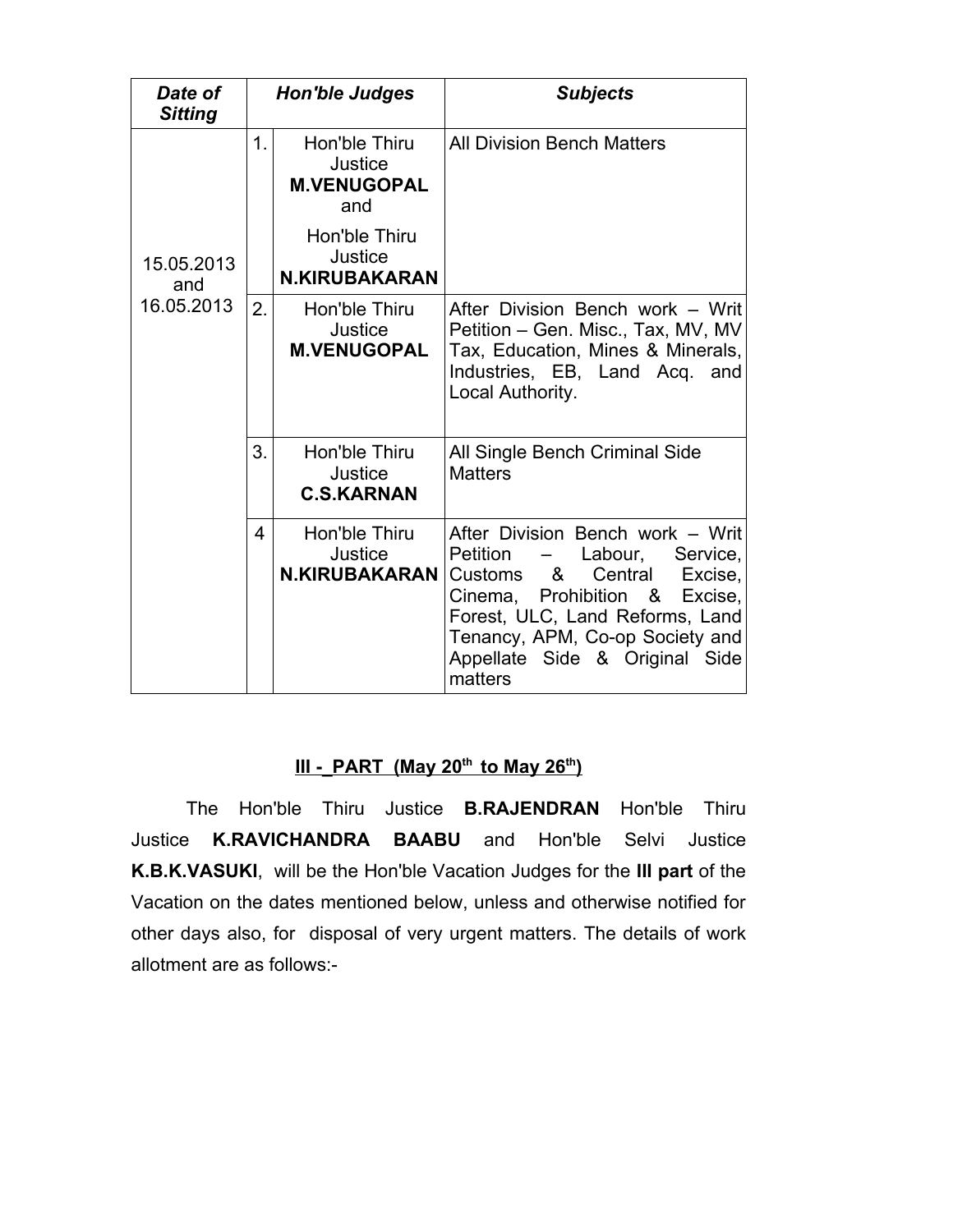| Date of<br><b>Sitting</b>       | <b>Hon'ble Judges</b> |                                                                                                                     | <b>Subjects</b>                                                                                                                                                                                                                                               |
|---------------------------------|-----------------------|---------------------------------------------------------------------------------------------------------------------|---------------------------------------------------------------------------------------------------------------------------------------------------------------------------------------------------------------------------------------------------------------|
| 22.05.2013<br>and<br>23.05.2013 | 1 <sub>1</sub>        | Hon'ble Thiru Justice<br><b>B.RAJENDRAN</b><br>and<br>Hon'ble Thiru Justice<br><b>K.RAVICHANDRA</b><br><b>BAABU</b> | <b>All Division Bench Matters</b>                                                                                                                                                                                                                             |
|                                 | 2.                    | Hon'ble Thiru Justice<br><b>B.RAJENDRAN</b>                                                                         | After Division Bench work -<br>Writ Petition - Gen. Misc.,<br>$MV,$ MV-Tax,<br>Tax.<br>Education,<br><b>Mines</b><br>&<br>Minerals, Industries, EB,<br>and Local<br>Land Acq.<br>Authority.                                                                   |
|                                 | 3.                    | Hon'ble Selvi Justice<br><b>K.B.K.VASUKI</b>                                                                        | All Single Bench Criminal<br><b>Side Matters</b>                                                                                                                                                                                                              |
|                                 | $\overline{4}$ .      | Hon'ble Thiru, Justice<br><b>K.RAVICHANDRA</b><br><b>BAABU</b>                                                      | After Division Bench work -<br>Petition - Labour,<br>Writ<br>Service, Customs & Central<br>Excise, Cinema, Prohibition<br>& Excise, Forest, ULC,<br>Reforms,<br>Land<br>Land<br>Tenancy, APM, Co-op.<br>Society and Appellate Side<br>& Original Side matters |

<u>**IV -PART (May 27<sup>th</sup> to June 2<sup>nd</sup>)</u></u>** The Hon'ble Thiru Justice **K.K.SASIDHARAN** Hon'ble Thiru Justice **R.KARUPPIAH** and Hon'ble Thiru. Justice **C.T.SELVAM**, will be the Hon'ble Vacation Judges for the **IV part** of the Vacation on the dates mentioned below, unless and otherwise notified for other days also, for disposal of very urgent matters. The details of work allotment are as follows:-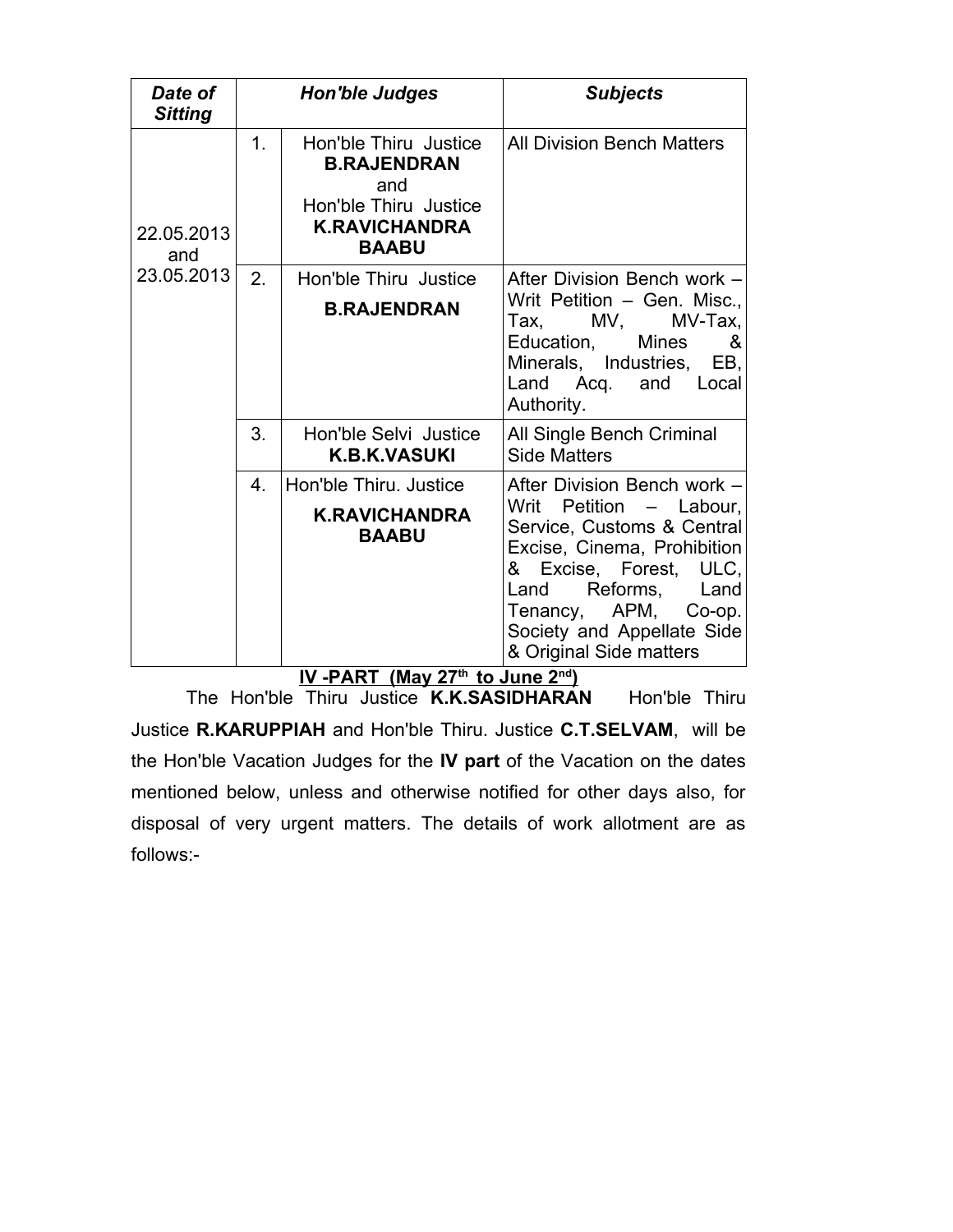| Date of<br><b>Sitting</b>       | <b>Hon'ble Judges</b> |                                                                                                      | <b>Subjects</b>                                                                                                                                                                                                                         |
|---------------------------------|-----------------------|------------------------------------------------------------------------------------------------------|-----------------------------------------------------------------------------------------------------------------------------------------------------------------------------------------------------------------------------------------|
| 29.05.2013<br>and<br>30.05.2013 | 1 <sub>1</sub>        | Hon'ble Thiru Justice<br><b>K.K.SASIDHARAN</b><br>and<br>Hon'ble Thiru Justice<br><b>R.KARUPPIAH</b> | <b>All Division Bench Matters</b>                                                                                                                                                                                                       |
|                                 | 2.                    | Hon'ble Thiru Justice<br><b>K.K.SASIDHARAN</b>                                                       | After Division Bench work -<br>Writ Petition - Gen. Misc.,<br>$\mathsf{Tax}, \qquad \mathsf{MV}, \qquad \mathsf{MV}\text{-}\mathsf{Tax},$<br>Education, Mines<br>&<br>Minerals, Industries, EB,<br>and Local<br>Land Acq.<br>Authority. |
|                                 | 3.                    | Hon'ble Thiru, Justice<br><b>C.T.SELVAM</b>                                                          | All Single Bench Criminal<br><b>Side Matters</b>                                                                                                                                                                                        |
|                                 | $\overline{4}$ .      | Hon'ble Thiru. Justice                                                                               | After Division Bench work -                                                                                                                                                                                                             |
|                                 |                       | <b>R.KARUPPIAH</b>                                                                                   | Writ Petition - Labour,<br>Service, Customs & Central<br>Excise, Cinema, Prohibition<br>& Excise, Forest, ULC,<br>Reforms, Land<br>Land<br>Tenancy, APM, Co-op.<br>Society and Appellate Side<br>& Original Side matters                |

The following Officers are nominated as Vacation Officers for the corresponding sitting days of the Hon'ble Vacation Judges during I Part, II Part, III Part and Part IV of the vacation, respectively.

| PART-I         | 1.             | Thiru.J.Kumar<br>Deputy Registrar (Lok Adalat)                             |
|----------------|----------------|----------------------------------------------------------------------------|
|                | 2.             | Thiru.S.Vijayakumar<br>Asst. Registrar (Mediation and Conciliation Centre) |
|                | 3.             | Tmt.J.Sumathi<br>Asst. Registrar (Pondy)                                   |
| <b>PART-II</b> | $\mathbf{1}$ . | Thiru.A.S.Thirumalai<br>Deputy Registrar (Writs)                           |
|                | 2 <sub>1</sub> | Tmt.B.T.Rohini<br>Asst. Registrar (Crl. Side)                              |
|                | 3 <sub>1</sub> | Tmt.K.Hemavathi<br>Asst. Registrar (Admn.I)                                |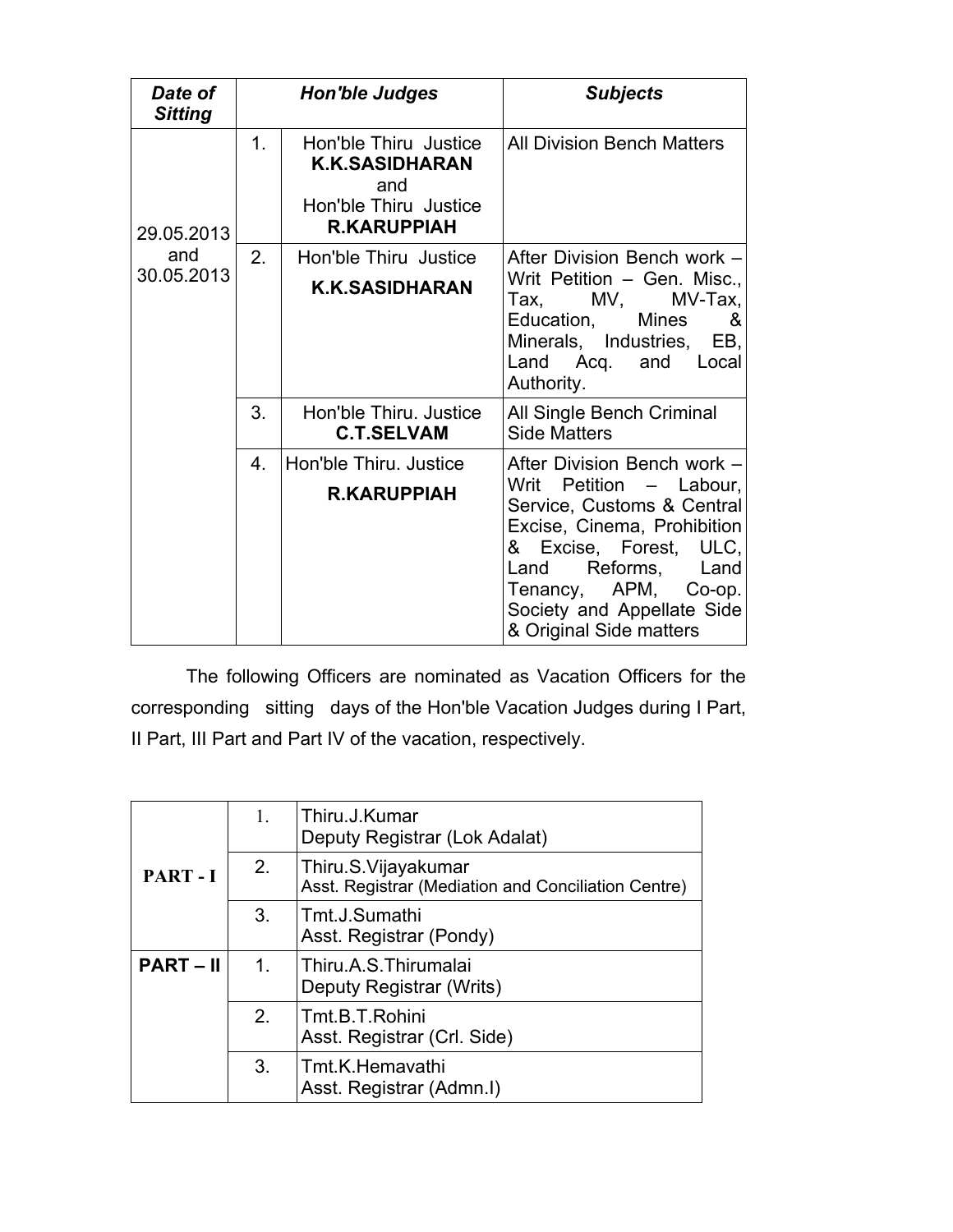|                   | 1.             | Thiru.J.Kumar<br>Deputy Registrar (Lok Adalat)                             |
|-------------------|----------------|----------------------------------------------------------------------------|
| PART-I            | 2.             | Thiru.S.Vijayakumar<br>Asst. Registrar (Mediation and Conciliation Centre) |
|                   | 3.             | Tmt.J.Sumathi<br>Asst. Registrar (Pondy)                                   |
| <b>PART – III</b> | 1 <sub>1</sub> | Tmt.V.Usha<br>Deputy Registrar (Grouping)                                  |
|                   | 2 <sub>1</sub> | Tmt.S.Malarvizhi<br>Asst. Registrar (Writs)                                |
|                   | 3.             | Thiru.Y.Sampathkumar<br>Asst. Registrar (O.S.II)                           |
| <b>PART-IV</b>    |                |                                                                            |
|                   | $\overline{2}$ | Tmt.A.Kumutha<br>Asst. Registrar (J-Section)                               |
|                   | 3              | Tmt.V.Subbulakshmi<br>Asst. Reghistrar (Lok Adalat)                        |

No plaint or appeal or other proceedings will be received during the said period, unless it is accompanied by an application showing the urgency for an order to receive.

In any case of great urgency, applications may be made by delivering to the Vacation Officers with a request to transmit the necessary papers to the Hon'ble Vacation Judge concerned and the Vacation Officers shall, if they consider the case as one of the sufficient urgency, arrange for the transmission of the necessary papers and the case will be heard according to the directions of the Hon'ble Vacation Judge concerned either at the Court or at the Hon'ble Judge's residence on the next day at 10.30 A.M. unless it is a holiday for the High Court, or such other convenient time, which will be communicated to the practitioners.

No application should be presented at the residence of the Hon'ble Vacation Judges, under any circumstances and no lunch motion should